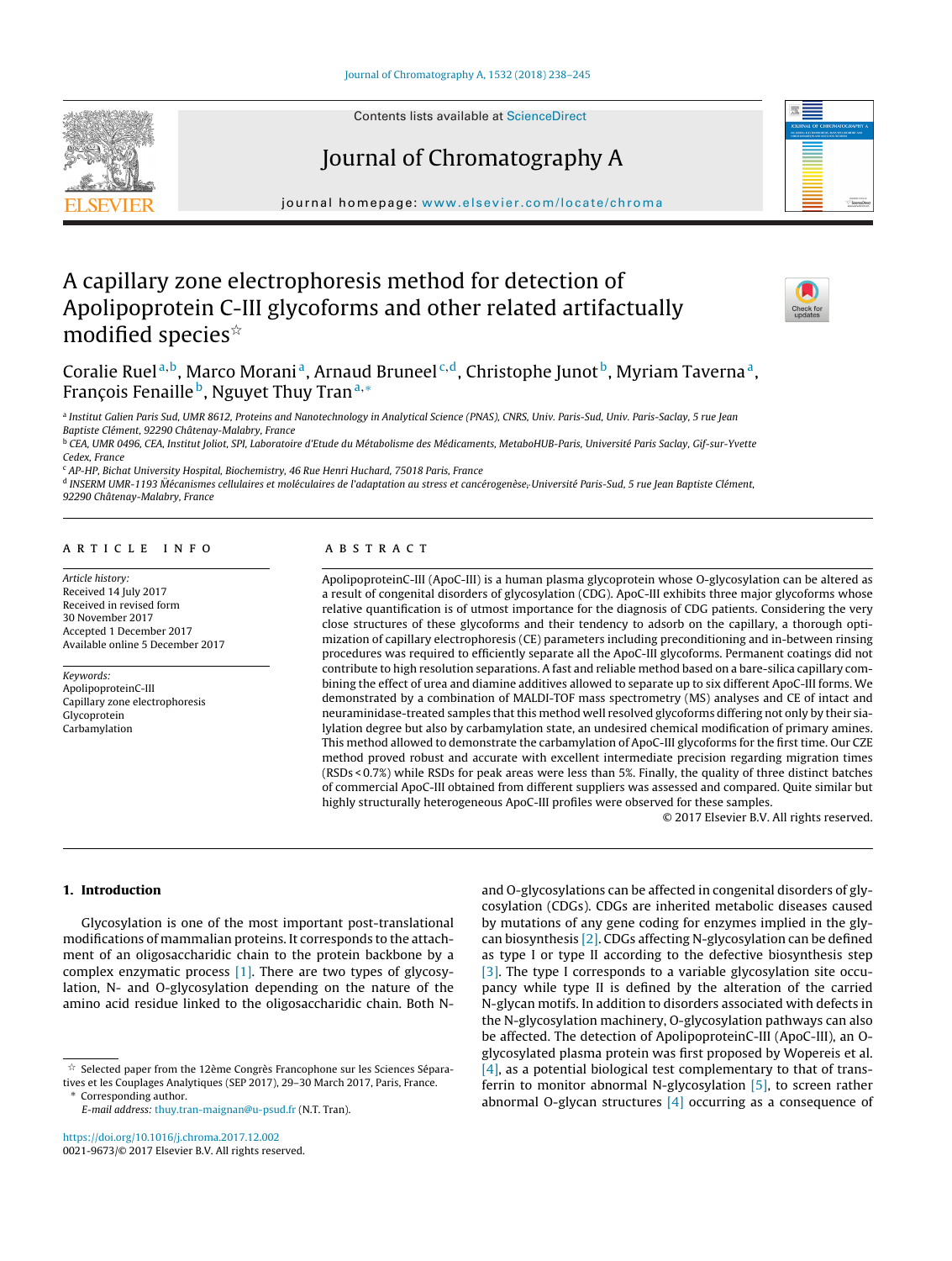mutations in genes encoding for conserved oligomeric Golgi complex [\[6–8\].](#page-6-0)

ApoC-III is a 79 amino acid protein synthesized by the liver and the intestine. It is a component of circulating particles in blood rich in triglycerides and is mainly present in very-low density lipoproteins [\[9\]](#page-6-0) while its plasmatic concentration is comprised between 0.1 mg mL<sup>-1</sup> and 0.5 mg mL<sup>-1</sup> in plasma [\[10,11\].](#page-6-0) ApoC-III carries the most common form of O-linked glycans, a mucin type core 1 at threonine 74 which corresponds to a galactose  $\beta$ 1-3 linked to an N-acetylgalactosamine residue. Three main glycoforms have been described [\[12–14\],](#page-6-0) depending on the number of sialic acid residues, i.e. from 0 to 2 (ApoC-III<sub>0</sub>, ApoC-III<sub>1</sub> and ApoC-III<sub>2</sub> forms, respectively). Recently, minor ApoC-III glycoforms containing high levels of fucosylation instead of sialylation have also been reported [\[15,16\]](#page-6-0) (fucosylated glycans have Lewis-type structures which are different from the mucin type core 1 type of sialylated glycans).

Several analytical techniques have been developed to analyze ApoC-III in plasma for diagnostic purposes. Electrophoresisbased methods, such as IEF  $[4,12,17,18]$  and two-dimensional electrophoresis [\[19–23\]](#page-6-0) can be successfully used for glycoform analysis and allowed to separate the two sialylated glycoforms from the asialylated one. However, such techniques are only semi-quantitative and quite time consuming. Besides, new developments in intact ApoC-III analysis by matrix assisted laser desorption ionization (MALDI) coupled to either time of flight (TOF) [\[19,21,23–27\]](#page-6-0) or Fourier transform ion cyclotron resonance [\[16\]](#page-6-0) have been reported. MALDI techniques enabled the relative quantitation of glycoform ratios (ApoC-III<sub>1</sub>/ApoC-III<sub>0</sub> and ApoC- $III<sub>2</sub>/ApoC-III<sub>0</sub>$ ) but also a differentiation, in human plasma, of the ApoC-III<sub>0</sub> into two main isoforms, one without any glycan and the second bearing one asialoglycan [\[21,27\].](#page-6-0) The determination of those ratios allows the diagnosis of O-glycosylation related CDGs. Moreover, the sample preparation was simple as only plasma purification/delipidation and desalting steps using solid-phase extraction method were necessary. The coupling of high-performance liquid chromatography to MS using an internal standard from NeoBioSci (ApoC-III deuterated on 3 alanine residues) allowed the evaluation of absolute abundances of all glycoforms [\[28\]](#page-7-0) by performing targeted multiple-reaction monitoring detection.

Based on its automation, speed and ease of use, capillary electrophoresis (CE) is an alternative and quantitative technique that deserves to be considered for the analysis of glycoproteins. To the best of our knowledge, no CE method has yet been developed for the analysis of glycosylated ApoC-III in biological fluids. The main objective of the study was to implement a CZE method for the quantitative monitoring of ApoC-III glycoforms in plasma of CDG patients. In that aim, a well characterized and quantified standard solution of ApoC-III had to be defined. We therefore purchased ApoC-III (purified from human plasma) from different providers, but the first CZE analyses revealed a higher structural heterogeneity than expected (i.e. not limited to O-glycosylation). This has prompted us to refocus our objective on the thorough characterization and separation of the various protein forms from three distinct batches of commercial ApoC-III obtained from different suppliers. The present paper reports the numerous efforts made in that direction.

# **2. Materials and methods**

# 2.1. Reagents and consumables

ApolipoproteinC-III (95%) provided as solution (1 mgmL<sup>-1</sup> in 10 mM ammonium bicarbonate pH 7.4) was obtained from Sigma Aldrich (reference A3106, St. Louis, MO, USA), from Merck (reference ALP60, Darmstadt, Germany) and from Antibodies online GmbH (reference ABIN491549, Aachen, Germany). All first experiments were conducted with ApoC-III from Sigma Aldrich.

Acetonitrile, boric acid (99.5%), 1,4 diaminobutane (DAB, 99%), dimethyl sulfoxide (DMSO, 99%), neuraminidase type VIII from Clostridiumperfringens (85%), sinapinic acid(99%), sodiumdodecyl sulfate (SDS, 98.5%), trifluoroacetic acid (TFA), trypsin from bovine pancreas (TPCK treated) and urea (99%) were all obtained from Sigma Aldrich. Sodium phosphatemonobasic (NaH<sub>2</sub>PO<sub>4</sub>, 99.1%) and di-sodium phosphate dibasic (Na<sub>2</sub>HPO<sub>4</sub>, 99.8%) were purchased from Thermo Fisher scientific (Waltham, MA, USA). Sodium hydroxide (1 M), hydrochloric (1 M) and acetic (99.9%) acids were obtained from VWR (Fontenay-sous-Bois, France).

All buffers were prepared using deionized water and were filtered through a  $0.22 \mu m$  nylon membrane (VWR) before use. Deionized water was prepared with a Direct-QR 3 Water Purification System from Millipore (Billerica, MA, USA).

Bare fused silica capillaries were purchased from Polymicro Technologies (Phoenix, AZ, USA), polyvinylalcohol (PVA) and polyacrylamide (PAA) coated capillaries from Agilent Technologies (Santa Clara, CA, USA) and Sciex (Framingham, MA, USA), respectively.

#### 2.2. Neuraminidase digestion

Neuraminidase digestion of ApoC-III was performed to remove  $\alpha$  2–3,  $\alpha$  2–6 and  $\alpha$  2–8 linked sialic acids as follows. Firstly, 10 units of lyophilized neuraminidase was dissolved in 300  $\mu$ L of 50 mM sodium phosphate buffer pH 6.0. Then  $20 \mu L$  of the standard ApoC-III at 1 mg mL<sup>-1</sup> in the sample buffer (10 mM ammonium bicarbonate pH 7.4) were mixed, by pipetting, with 2  $\mu$ L of the neuraminidase solution (0.066 units for 20  $\mu$ g of protein). The digestion was statically performed overnight at 37 ◦C in an oven.

# 2.3. Trypsin digestion

ApoC-III was first 2-fold diluted in 100 mM ammonium bicarbonate pH 7.9 (50  $\mu$ L of ApoC-III at 1 mg mL<sup>-1</sup> mixed with 50  $\mu$ L of 100 mM ammonium bicarbonate). Trypsin digestion was performed upon the addition of 2  $\mu$ L of trypsin solution at 0.5 mg mL<sup>-1</sup> (enzyme:protein ratio (w/w) of 1:50). The digestion was statically performed overnight at  $37 \degree C$  in an oven and was then stopped by the addition of  $2 \mu L$  of formic acid.

# 2.4. MALDI-TOF MS analysis

MALDI-TOF MS analysis of intact ApoC-III was performed essentially as described before [\[21,27\],](#page-6-0) but with minor modifications. Briefly, analyses were performed on a Bruker Ultraflextreme MALDI-TOF/TOF instrument (Bruker Daltonics, Bremen, Germany) equipped with a smartbeam-II laser. Each ApoC-III sample (0.5 µL at 1 mg mL<sup>−1</sup>) was spotted on the MALDI target and thoroughly mixed on-target with  $0.5 \mu L$  of matrix composed of a saturated solution of sinapinic acid in 50:50:0.1, Water/ACN/TFA. MS spectra of intact ApoC-III were acquired at 2 kHz laser repetition rate in the positive linear ion mode, with a 20 kV acceleration voltage and an extraction delay of 250 ns. All spectra were obtained by accumulating ∼1000 laser shots over the 5000–20,000 m/z range.

MALDI-TOF MS of tryptic peptides were acquired, using  $\alpha$ cyano-4-hydroxycinnamic acid as matrix (10 mg mL<sup>-1</sup> in 50% ACN containing 0.1% TFA), at 2 kHz laser repetition rate in the positive reflectron ion mode, with a 20 kV acceleration voltage and an extraction delay of 130 ns. All spectra were obtained by accumulating ∼1000 laser shots over the 500–5000 m/z range. Confirmation of peptide structures can be obtained from MS/MS spectra acquired in LIFT mode, at 1 kHz laser repetition rate applying 7.5 kV for initial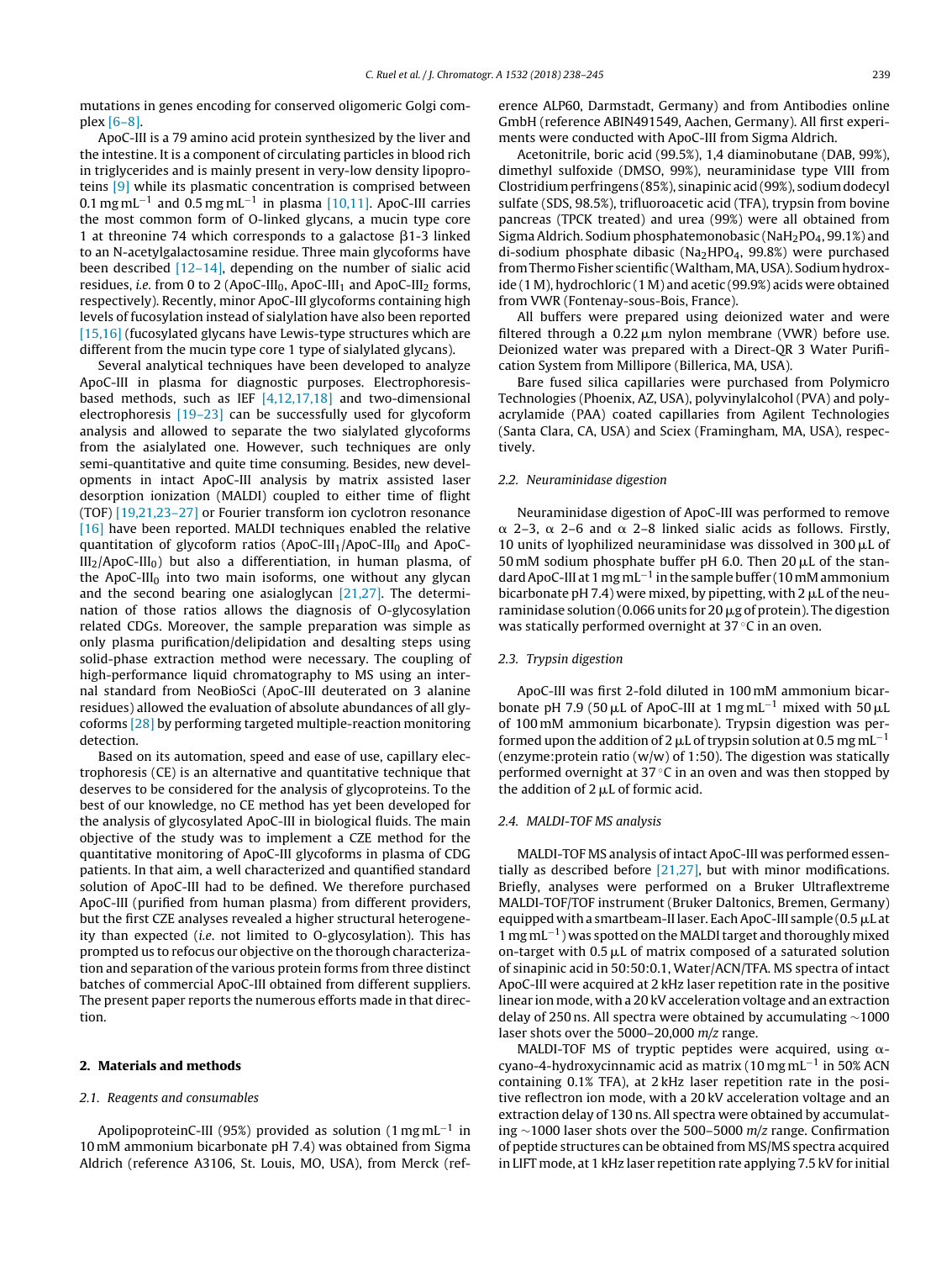<span id="page-2-0"></span>acceleration of ions and 29.5 kV for reacceleration of fragments in the LIFT cell.

#### 2.5. Capillary electrophoresis analysis

CE experiments were carried out with a  $P/ACE$ <sup>TM</sup> MDQ instrument (Sciex) equipped with a diode array detector. UV detection was performed at 214 nm. Bare fused silica capillaries with an internal diameter of 50  $\mu$ m and an effective length to the detector of 50 cm (total length of 60.2 cm) were used. Software 32 Karat<sup>TM</sup> version 7.0 (Beckman Coulter, High Wycombe, UK), was used to control the instrument and to collect data. The final background electrolyte (BGE) was 150 mM sodium borate pH 9.5, containing 4 M urea and 1 mM DAB. It was prepared as follows: a stock solution of 0.5 M boric acid was prepared by dissolving 1.546 g of boric acid in 50 mL of water. To prepare the BGE, 21.2 mL of the stock solution of boric acid were mixed with 7.5 mL of 1 M NaOH. Then, 12.012 g of urea were added to the buffer which was heated at 30  $\rm{^{\circ}C}$ to facilitate urea dissolution. It was then followed by the addition of  $5.1 \mu L$  of DAB (99%). The buffer pH was checked and adjusted with 1 M NaOH. Deionized water was added to a total volume of 50 mL. This BGE was stored at  $4^{\circ}$ C for not more than two weeks. Fused silica capillaries were preconditioned by flushing them at 20 psi with MeOH for 10min,  $H<sub>2</sub>O$  for 10 min, 1 M HCl for 10 min,  $H<sub>2</sub>$ O for 10 min, 1 M NaOH for 10 min,  $H<sub>2</sub>$ O for 10 min and BGE for 10 min. Next, the capillary was filled with 0.1 M NaOH and stored during 3 h. After this storage, the capillary was rinsed and equilibrated with the BGE for 10 min and then 20 kV was applied during 3 h. The capillary was emptied and rinsed with fresh BGE for 10 min before starting an analysis. Each BGE vial was renewed after each analysis and each sample was analyzed in triplicate. A plug of sample was hydrodynamically injected from the inlet end by applying a pressure of 0.5 psi for 6 s. The separation was carried out under 20 kV at  $25^{\circ}$ C. After each run, the capillary was rinsed for 5 min with 25 mM SDS solution and 5 min with  $H_2O$ , and equilibrated with the BGE for 10 min. At the end of the day, the capillary was rinsed for 5 min with 25 mM SDS and 10 min with  $H<sub>2</sub>O$  and dried with air before storage at room temperature. All conditions were carefully optimized as described in this article.

# 2.6. Fractionation of ApoC-III by CZE and control of fractions by MALDI-TOF MS

A large plug of sample (5% of the capillary volume) was injected from the inlet end by applying a pressure of 1.5 psi for 17 s. A first separation step was carried out under 20 kV at 25 °C for 15 min. Then the outlet BGE vial was removed and replaced by a vial containing  $5 \mu L$  of the sample buffer. A second separation step was then performed under the same conditions as the first one but during 0.5 min for the collection of the peak of interest.

# **3. Results and discussion**

The objective of this work was to develop a CZE method for separating and quantifying the different ApoC-III glycoforms. Method implementation and optimization were first conducted with commercially available plasma-derived ApoC-III. Thus, we paid particular attention to limit protein adsorption to the capillary and also to electrophoretically resolve glycoforms differing from each other by only one sialic acid residue. Classical parameters such as the pH, the ionic strength of the BGE, the nature of the capillary coating or the addition of additives to the BGE were thoroughly examined. Also, rinsing and preconditioning procedures were carefully optimized to improve the method robustness.



**Fig. 1.** Comparison of CZE profiles obtained for ApoC-III without additive in the BGE (A), and using different additives in the BGE as 1 mM DAB (B), 4 M urea (C) or a combination of 1 mM Dab and 4 M urea (D).

Sample: 1 mg mL−<sup>1</sup> ApoC-III in 10 mM ammonium bicarbonate pH 7.4, BGE: 150 mM sodium borate pH 9.5, separation conditions: capillary: bare fused silica, 50  $\mu$ m, 50 cm (effective length), voltage: normal polarity, 20 kV, temperature: 25 ◦C, injection: 0.5 psi for 6 s.

# 3.1. Optimization of the CZE method for the ApoC-III glycoform separation

## 3.1.1. Optimization of the running buffer

As proteins are prone to adsorption on fused silica capillary and in order to develop a method compatible with mass-spectrometry detection, we have chosen first to work with permanent capillary coatings.We tested two commercial neutral coatings, PVA and PAA. As the isoelectric point (pI) of ApoC-III is comprised between 4.5 and 5.0, and no peak was detected at pH 5.0 with both coatings. At pH 7.0 peaks were observed for both PAA and PVA (Fig. S1) but they were very broad (around 2 min) precluding convenient resolution improvements.

We then decided to work without coatings but using repelling conditions  $(pH > pI)$  in bare fused silica capillary and therefore under counter EOF mode. Under this configuration, high resolution is expected if the electrophoretic mobility ( $\mu$ ep) of the analytes is closed to that of the electroomostic flow ( $\mu$ eo). We optimized the pH (from 7.0–10), the ionic strength (from 50 to 150 mM) and the composition (sodium phosphate, sodium borate and sodium tetraborate) of BGE. Using sodium borate buffer, as soon as the ionic strength was increased, a splitting of each peak into two peaks was observed. The beneficial effect of borate can be explained by a selective complexation between borate and cis hydroxyl groups of the glycan moieties  $[29]$ . The best separation conditions were obtained with 150 mM sodium borate buffer pH 9.5. Surprisingly, we observed six distinct peaks gathered into three pairs of peaks for the commercial ApoC-III sample (Fig. 1A), while only three corresponding to the different glycoforms were expected. Many efforts were made first to separate those species as much as possible and then to better understand the origin and nature of these peaks (vide infra).

To increase the electrophoretic resolution, different types of additives were added to the running buffer. Firstly, the addition of diaminobutane was tested at different concentrations (from 1 mM to 10 mM). It appeared that 1 mM DAB allowed increasing the resolution between each group of peaks (Fig. 1B) while the resolution between the first two peaks was still insufficient ( $Rs = 0.5$ ). DAB has been reported to prevent protein adsorption, by interacting with the negatively charged silanols groups that leads also to a decrease of the  $\mu$ eo [\[30\].](#page-7-0) This resolution improvement was obtained thanks to the reduced  $\mu$ eo intensity becoming closer to the  $\mu$ ep of ApoC-III glycoforms. However, this induced an increase of migration times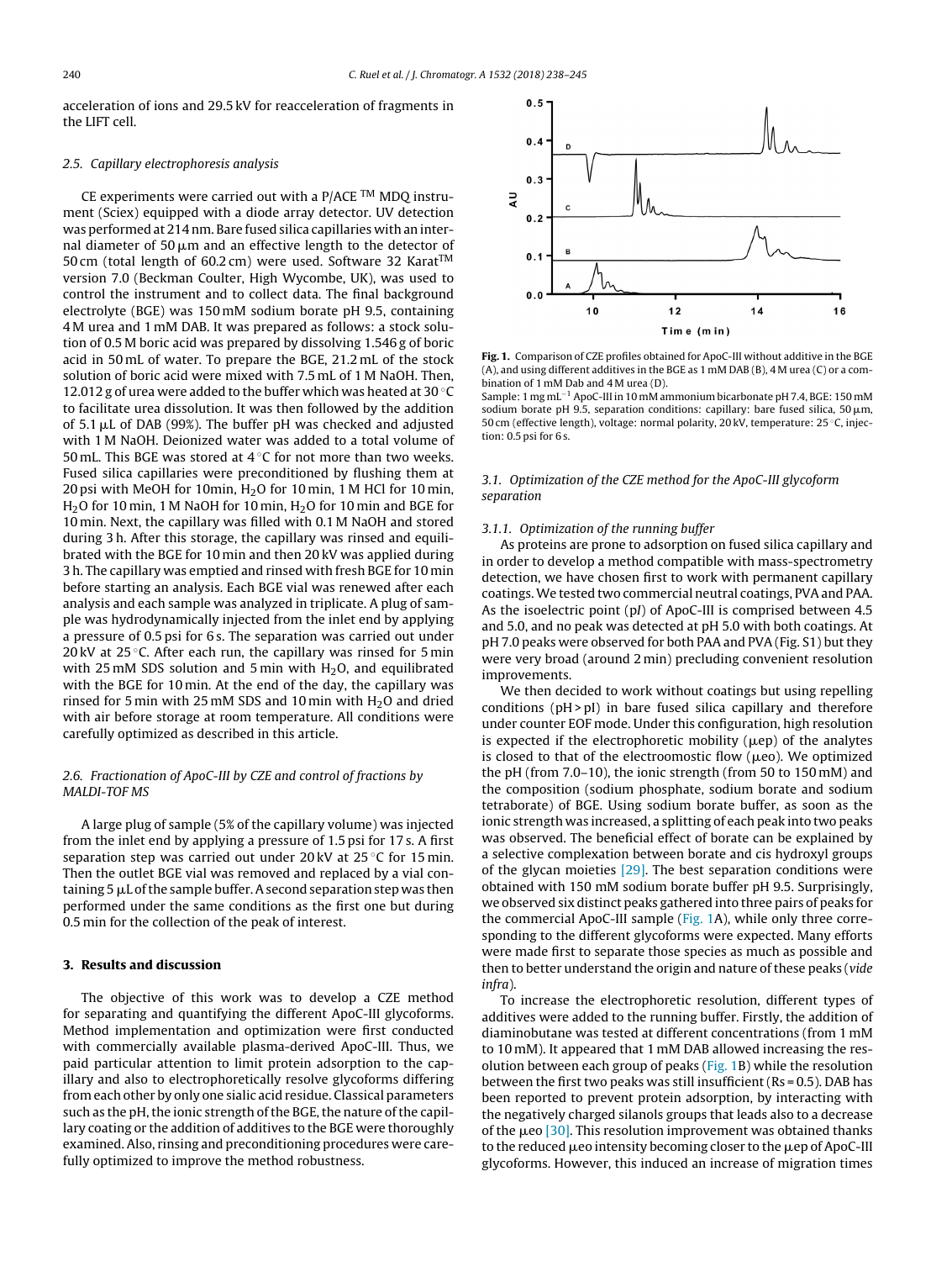#### **Table 1**

Impact of the inter run rinsing and preconditioning procedures on the repeatability of the method ( $n = 3$ ).

| Capillary Preconditionning procedure          | Inter run Rinsing procedures | RSD (%) of migration times | RSD (%) of relative peak areas |
|-----------------------------------------------|------------------------------|----------------------------|--------------------------------|
| Classical <sup>a</sup>                        | 0.1 M NaOH                   | $0.3 - 0.5$                | $27 - 38$                      |
| Classical                                     | 25 mM SDS                    | $1.2 - 1.3$                | $3.2 - 11.7$                   |
| Classical                                     | 25 mM SDS-0.1M NaOH          | $4.5 - 7.0$                | $19 - 27$                      |
| $Classical + voltageb$                        | 25 mM SDS                    | $1.4 - 3.0$                | $9.3 - 10.7$                   |
| Classical + storage $0.1M$ NaOH $c$ + voltage | 25 mM SDS                    | $0.26 - 0.32$              | $0.3 - 3.2$                    |

Sample: 1 mg mL−<sup>1</sup> ApoC-III in 10 mM ammonium bicarbonate pH 7.4, BGE: 150 mM sodium borate, 1 mM DAB, 4 M urea pH 9.5.

<sup>a</sup> Classical preconditioning: MeOH (10 min), H<sub>2</sub>O (10 min), 1 M HCl (10 min), H<sub>2</sub>O (10 min), 1 M NaOH (10 min), H<sub>2</sub>O (10 min) and BGE (10 min).

<sup>b</sup> Voltage step: capillary filled with BGE and under 20 kV during 3 h.

<sup>c</sup> Storage step: capillary stored with 0.1 M NaOH during 3h.

and peak width. Concentrations over 3 mM DAB were detrimental to the resolution due to a too low  $\mu$ eo.

Secondly, urea was added to the separation buffer (150 mM sodium borate pH 9.5 without DAB) at different concentrations (from 2 M to 6 M). Sharper peaks and a much higher resolution within each group of peaks and also between the first two peaks  $(Rs = 0.8)$  were observed ([Fig.](#page-2-0) 1C) with 4M of urea. Urea is a chaotropic agent that disrupts hydrogen bonds [\[30\],](#page-7-0) resulting in protein unfolding which yields higher differences between chargeto-hydrodynamic volume ratios of the coexisting glycoforms in the case ofApoC-III.Nonoticeable effect onthe resolution was observed using concentration above 4 M.

The profile obtained with a borate buffer pH9.5 containing 1 mM DAB and 4 M urea showed the synergic effect of both additives with three well resolved pairs of peaks [\(Fig.](#page-2-0) 1D). Moreover, the resolution between the first two peaks was greatly improved ( $Rs = 1.3$ ). This condition was selected for all further experiments with the ApoC-III glycoforms.

Finally, modifications of other parameters such as capillary length or voltage were also investigated but did not lead to significant improvements (data not shown).

## 3.1.2. Optimization of the rinsing and preconditioning procedures

First experiments were performed with a classical inter-run 0.1 M NaOH rinsing step and demonstrated an excellent intra-day repeatability of migration times (tm) (RSD < 0.5%) but a less acceptable one for the peak areas (A) (RSD around 30%). In this study, BGE was prepared freshly using urea powder and not a urea stock solution, so urea decomposition was most likely not an issue and some residual adsorption of ApoC-III onto the capillary wall, leading to a certain lack of repeatability, was rather suspected. With the aim to improve the repeatability, different rinsing procedures involving more stringent conditions were compared. It appeared that among all tested procedures, the rinsing with 25 mM SDS allowed to achieve the most satisfactory RSDs but always insufficient for A (<1.3% for tm and 12% for A) (Table 1).

We also carefully optimized the preconditioning procedure. Each new capillary was initially conditioned with a rather classical procedure involving different successive washing steps as described in Section [2.6.](#page-2-0) We suspected that the DAB layer was not enough stable and homogenous to ensure sufficiently repeatable A. Thereby, we investigated the addition of one equilibration step with the running buffer under a 20 kV voltage application during 3 h after the classical preconditioning. This step was expected to create a more homogenous DAB coating of the capillary via competitive interaction between DAB  $[31]$  and impurities from the buffer with the free silanols  $[32]$ . Such equilibration step was previously used in particular for the CZE separation of the recombinant human erythropoietin (rhEPO) in the monography of the European Pharmacopeia [\[33\].](#page-7-0) In our case, it slightly improved the repeatability of the A (RSD < 10.7%), but at the expense of the tm one (Table 1). We then tried to include, between the common preconditioning and the equilibration step under a 20 kV voltage, another additional

equilibration step under capillary storage in 0.1 M NaOH during 3 h. This step is supposed to ensure the complete ionization of surface silanol groups in order to promote a full coating of silanol groups by DAB. The combination of these two additional steps led to an excellent repeatability for both tm (RSD < 0.4%) and A (RSD < 3.3%), rendering the method robust and reproducible. Finally, the inter $day (n=3)$  repeatability of the method was evaluated. An excellent intermediate precision was obtained for tm (RSD < 0.7%) and a satisfactory one for A (RSD < 5%). A stability study of capillary preconditioning was also performed. After 16 consecutive analyses of commercial standard ApoC-III sample (Fig. S2) repeatability of tm was excellent (RSD < 0.9%) and the resolution of the less resolved peaks (peaks 1 and 2) was stable (RSD = 6.2%). Over one month of use and 40 injections of different ApoC-III samples, we evaluated the repeatability of the capillary preconditioning using two analyses performed at the beginning and two at the end of this study. The capillary was still highly stable with a satisfactory repeatability of tm (RSD < 2.0%) corresponding to an excellent repeatability of the  $\mu$ ep (RSD  $\leq$  1.0%) and the resolution between peaks 1 and 2 was always stable (RSD = 4.8%). Concerning the repeatability of different batches of capillaries ( $n = 3$ ), the repeatability of migration time was acceptable (RSD < 1.5%) and it corresponds to an excellent repeatability of the  $\mu$ ep (RSD < 0.5%). The repeatability of relative areas  $(rA = A/\Sigma A i)$  of the four main peaks was acceptable too (RSD < 5%) and the resolution between peaks 1 and 2 was still very stable  $(RSD = 4.8\%)$ . All those results show the high stability of the method.

# 3.2. Analysis and characterization of ApoC-III by CZE-UV and MALDI-TOF mass spectrometry

#### 3.2.1. Analysis of intact and desialylated ApoC-III

With the final optimized conditions, the CZE glycoform pattern of commercial ApoC-III isolated from plasma, unexpectedly showed three pairs of peaks ([Fig.](#page-4-0) 2A) instead of three expected single peaks.

In order to clarify the identity of these different species, the ApoC-III sample was treated with neuraminidase to remove terminal sialic acids from the O-glycan chain [\(Fig.](#page-4-0) 2B). Sialylated glycoforms exhibit more negative charges than their asialylated counterpart, leading to a decrease of their apparent mobility. Migration times of desialylated ApoC-III were consequently decreased. Upon neuraminidase treatment, we expected a single peak corresponding to the asialylated ApoC-III but instead we observed three distinct peaks, potentially highlighting the presence of additional post-translationally or chemically modified protein species. To investigate further the nature of this modification, MALDI-TOF MS analysis ofthe intact and desialylated ApoC-III samples was performed. Under these conditions, three main clusters of peaks differing by 43 Da mass increments were observed for the intact ApoC-III sample and corresponded to various ApoC-III isoforms ([Fig.](#page-4-0) 3 A). ApoC-III<sub>0</sub> (m/z 9131), ApoC-III<sub>1</sub> (m/z 9422) and ApoC-III<sub>2</sub> ( $m/z$  9713) glycoforms bear 0-2 sialic acid residues, respectively. The most intense peak ( $m/z$  9508) in [Fig.](#page-4-0) 3A presumably corresponds to the monosialylated ApoC-III with two 43Da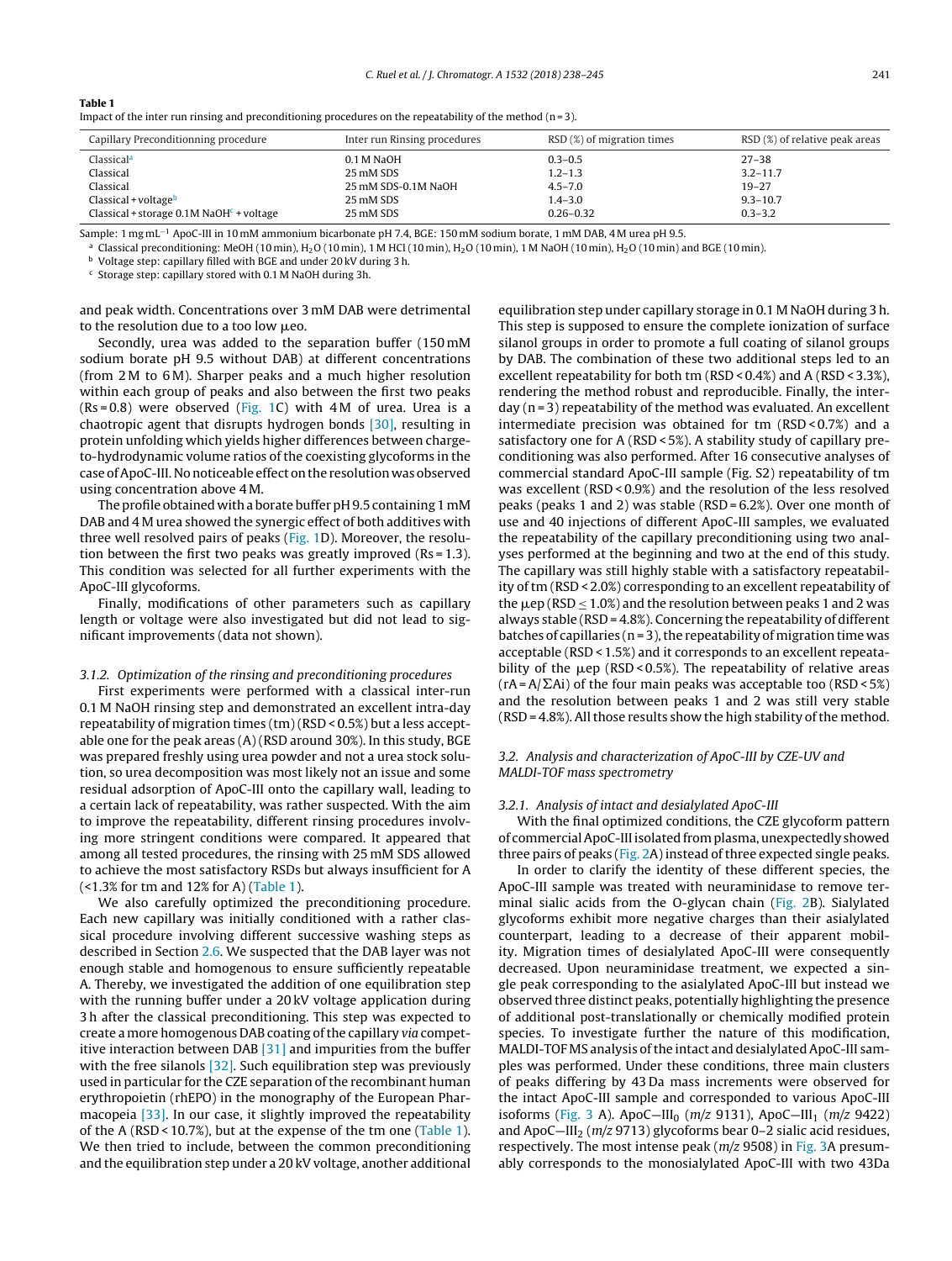<span id="page-4-0"></span>

**Fig. 2.** CZE profiles of ApoC-III before (A) and after (B) enzymatic desialylation with neuraminidase and (C) a mix of both samples. Sample: 1 mg mL−<sup>1</sup> ApoC-III in 10 mM ammonium bicarbonate pH 7.4, BGE: 150 mM

sodium borate, 1 mM DAB, 4 M urea pH 9.5, separation conditions as in [Fig.](#page-2-0) 1. Peaks  $\alpha$ ,  $\beta$  and  $\gamma$  correspond to carbamylated species and peaks 1–6 correspond to both sialylated and carbamylated species.

mass increments. Such mass differences are consistent with the presence of several carbamyl groups on ApoC-III. Carbamylation is an in vitro nonenzymatic chemical modification of peptidic chains where an isocyanate group is covalently linked to the  $\varepsilon$ -amino groups of lysine residues and to the N-terminal residues of proteins/peptides [\[34\].](#page-7-0) This modification can be artificially introduced during sample preparation with urea (through urea degradation) [\[35\]](#page-7-0) mimicking in vivo carbamylation. In aqueous solutions, urea can readily dissociate upon heating or after prolonged incubation or storage to form isocyanate and ammonium ions. We suspected that such an artifactual carbamylation could occur during the purification and extraction process of ApoC-III from human plasma. In-vitro carbamylation of ApoC-III during an ion exchange chromatographic step using high concentration of urea has been already reported by Herbert et al. [\[36\].](#page-7-0) Since a similar purification method was used by the ApoC-III provider (Sigma) [\[37\],](#page-7-0) one cannot exclude the occurrence of carbamylation under these conditions. Undesired protein carbamylation can hamper the process of protein analysis, especially the tryptic digestion step since carbamylated lysine will not be cleaved anymore by trypsin. Of note and as previously described by others  $[21,25]$ , the ApoC-III<sub>0</sub> glycoform  $(m/z 9131)$  and related

species observed in the MALDI mass spectrum might be viewed as artifactually formed by sialic acid loss, phenomenon particularly favored at high laser power [\[25\].](#page-7-0) This asialylated-glycoform is almost never detected in 2D electrophoresis [\[21\],](#page-6-0) and is therefore probably present at only very low levels in-vivo [\[25\].](#page-7-0) The artefactual loss of sialic acid residues observed under our MALDI conditions might also explain why the relative abundances of species bearing one or two 43 Da mass increments slightly fluctuate between mono- and di-sialylated protein species (Fig. 3A). Another potential explanation would be that the di-sialylated ApoC-III can be carbamylated to a lesser extent due to the additional steric hindrance resulting from the presence of a second sialic acid residue. Also, it might be linked to an artefactual loss of carbamyl moiety under our MALDI conditions, since such modification also seem quite labile and is rapidly lost under MS/MS conditions (vide infra). Nicolardi et al. [\[38\],](#page-7-0) reported the detection of up to six minor multifucosylated ApoC-III glycoforms in some serum samples. With the exception of a particular trifucosylated species, these fucosylated glycoforms were only detected is less than 20% of the 96 serum samples tested, which may explain why none of such structures was detected in our MALDI-TOF experiments performed on specific commercial ApoC-III samples.

After neuraminidase treatment, the MALDI-TOF MS spectrum (Fig. 3B) showed a cluster of four peaks corresponding presumably to the asialo-form ApoC-III<sub>0</sub> ( $m/z$  9131) still differing by successive mass increments of 43 Da. Only three among these four species were detected by CZE-UV, the three major peaks,  $\alpha$ ,  $\beta$  and  $\gamma$ , observed in Fig. 2B corresponding potentially to ApoC-III species bearing 1–3 carbamyl groups. One explanation could be the poor detectability of the minor native ApoC—III<sub>0</sub> by UV (Fig. 2B). The disappearance of peaks above 9400Da upon neuraminidase treatment further confirms the sialylated nature of ApoC-III glycoforms initially detected by MALDI-TOFMS (Fig. 3).

#### 3.2.2. Identification of carbamylated amino acid residues

In order to confirm the occurrence of carbamylation and identify the modified amino acid residues, a tryptic digestion of the intact ApoC-III sample was performed and the resulting peptides analyzed by MALDI-TOF and MALDI-TOF/TOF. From these experiments, we first confirmed the presence of 43 Da mass differences between certain pairs of peaks observed in the MALDI-TOF mass spectrum of the tryptic digest of ApoC-III, thus signing potential car-



**Fig. 3.** MALDI-TOF MS profile of the intact ApoC-III (A) and desialylated ApoC-III sample (B). Sample: 1 mg mL−<sup>1</sup> ApoC-III in 10 mM ammonium bicarbonate pH 7.4, matrix: saturated solution of sinapinic acid in 50:50:0.1 water/ACN/TFA, positive linear mode, accumulation of 1000 laser shots, range: 5000–20000 Da.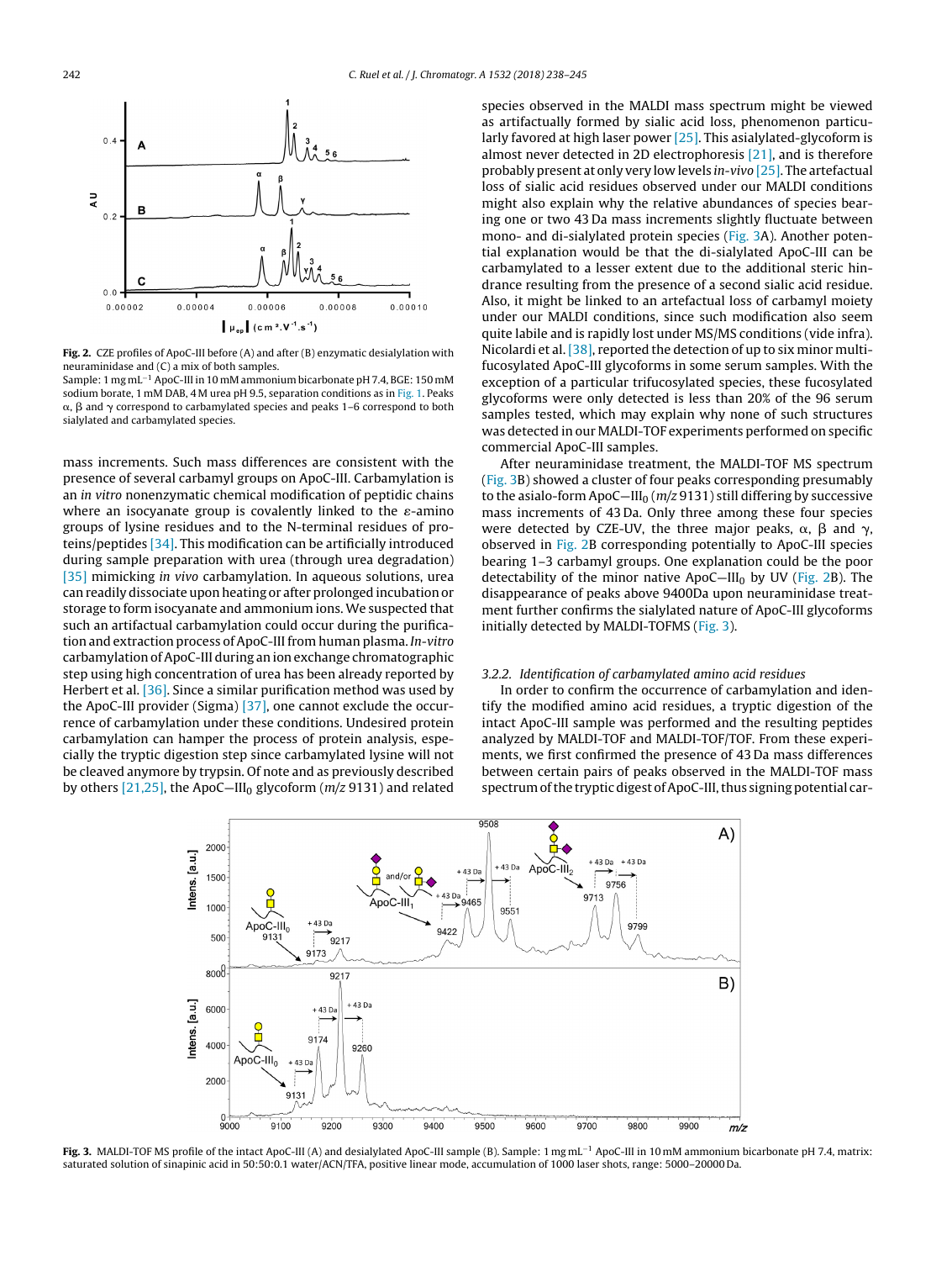<span id="page-5-0"></span>

**Fig. 4.** Comparison of the three samples of intact ApoC-III by CZE before (A) and after (B) neuraminidase treatment; (a) sample from Merck, (b) sample from Antibodies online, (c) sample from Sigma Aldrich.

Sample: 1 mg mL−<sup>1</sup> ApoC-III in 10 mM ammonium bicarbonate pH 7.4, BGE: 150 mM sodium borate, 1 mM DAB, 4 M urea pH 9.5, separation conditions as in [Fig.](#page-2-0) 1.

bamylated peptides. In addition, the MALDI-TOF/TOF mass spectra of the corresponding species are characterized by the presence of neutral losses of CHNO (-43 Da), a specific feature of carbamylated peptides (Fig. S3) [\[39,40\].](#page-7-0) Of note, carbamylation precludes efficient trypsin digestion at modified lysine residues, giving peptides with a miscleavage site. From the MALDI-TOF/TOF tandem mass spectra and by comparing carbamylated/native peptide ratios, we deduced that the modification preferentially occurred on the Nterminus ofApoC-III and on Lys51, and to a lesser extent on Lys17 or Lys24. Fig. S3 shows the MALDI-TOF/TOF spectra of the two mostly (as judged from MALDI-TOF mass spectra) carbamylated peptides (N-terminus and Lys51). Due to its lower pKa value (∼8.0), the N-terminus of the protein is presumably more prone to carbamylation than the  $\varepsilon$ -amino-groups of lysines [\[36\].](#page-7-0) The preferential carbamylation of some lysine residues might be related to the three-dimensional structure of ApoC-III, resulting in a favored solvent accessibility of these particular sites.

#### 3.2.3. Tentative identification of the peaks observed by CZE-UV

Based on these results, the three peaks obtained in the CZE profile of the desialylated sample ([Fig.](#page-4-0) 2B) were preliminarily attributed to three different carbamylated states (1C to 3C) of ApoC-III $_0$  glycoform. As expected, the asialylated-glycoform ApoC-III<sub>0a</sub> existing in the low concentration range *in-vivo* [\[38\]](#page-7-0) was not detected. It appeared that the differences of electrophoretic mobilities between peaks  $\alpha/\beta$  and  $\beta/\gamma$  were identical  $(6.12 \times 10^{-6} \text{ cm}^2 \text{ V}^{-1} \text{ s}^{-1}$  with a difference between both values lower than 0.1%). As desialylation was performed and proved efficient (vide supra), the species detected and represented on [Fig.](#page-4-0) 2B only represent the heterogeneity arising from carbamylation. Therefore, these differences of electrophoretic mobilities likely account for the successive additions of one carbamyl moiety.

As mentioned above, carbamylation corresponds to the addition of an isocyanate moiety to a primary amino group of a peptidic chain, and can thereby result in an increase of both hydrodynamic volume and the overall negative charge of the protein of interest (e.g. by neutralizing the positive charge carried by lysine residues). Both factors influence the apparent electrophoretic mobility in opposite sense and this modification might result in a decrease of glycoform apparent electrophoretic mobilities. Thus, glycoforms with low levels of carbamylation should migrate first while highly carbamylated species should present lower apparent electrophoretic mobilities and appear later under our conditions. Therefore, the peak  $\alpha$  observed in [Fig.](#page-4-0) 2B might correspond to the isoform with one carbamyl moiety added while peaks  $\beta$  and  $\gamma$ would result from the addition of two and three carbamyl moieties respectively.

Moreover, this N-terminal amino-group has a pKa around 8.0 and thus does not carry a positive charge at pH 9.5 (separation pH) so carbamylation should not affect its charge [\[36\].](#page-7-0) Thus, this Nterminal carbamylated form should have the same electrophoretic mobility than the non-carbamylated form leading to a co-migration of both forms. Thereby, this co-migration of the mono and noncarbamylated forms could be another explanation for the detection of only three peaks in the CZE profile of the desialylated ApoC-III. This could also potentially explain the difference of the relative abundances of each carbamylation state between CZE and MALDI-TOF profiles. Complementary experiments proved that the high concentrations of urea present in the BGE did not induce any carbamylation of ApoC-III, which is also consistent with previous reports on 2D gel electrophoresis of carbamylated proteins [\[41\].](#page-7-0)

In a separate set of experiments, we collected some fractions from CZE runs of the intact sample and analyzed them by both CZE and MALDI-TOF MS (Fig S4). Although tending to confirm preliminary peak attributions (vide supra), this experiment did not bring much information since collected peaks were not pure enough (Fig. S4) Moreover, MALDI-TOF analysis revealed that the collection introduced an additional level of structural heterogeneity with the formation of oxidized species (+16 Da). ApoC-III contains two methionine residues that can become readily oxidized [\[42,43\].](#page-7-0) Altogether, these drawbacks limit the usefulness of such fractionation experiments.

In [Fig.](#page-4-0) 2A, we observed three groups of doublet peaks. It seems that the sialylation has led to the duplication of the peaks observed in [Fig.](#page-4-0) 2B and thus peaks 1 and 2 differ only from a sialic acid residue. In order to compare more accurately desialylated and sialylated samples, we analyzed a mixture of both samples [\(Fig.](#page-4-0) 2C). Under these conditions, we expected but did not observe similar µep differences between peaks differing by one sialic acid residue, e.g. between peaks  $\alpha/1$  and 1/2. Thereby, it appeared that it becomes difficult to anticipate the migration of sialylated and carbamylated species. Indeed, one additional level of complexity might come from negatively charged sialic acids present in those glycoforms that could have strong intramolecular electrostatic interactions with primary amines of the amino acids chain or with DAB present in the BGE. Such phenomenon could drastically impact the uep of sialylated species and could explain why the  $\mu$ ep differences observed in the carbamylated sample are different from those obtained in carbamylated and sialylated samples.

Altogether these data underline that it is really difficult to correctly assign peaks one by one as long as ApoC-III is both silalylated and carbamylated. This would require further complex and time consuming complementary experiments, which are not in the scope of this article. However, the identification of differentially sialylated species can be easier to address by working on a non-carbamylated (i.e. native) ApoC-III sample.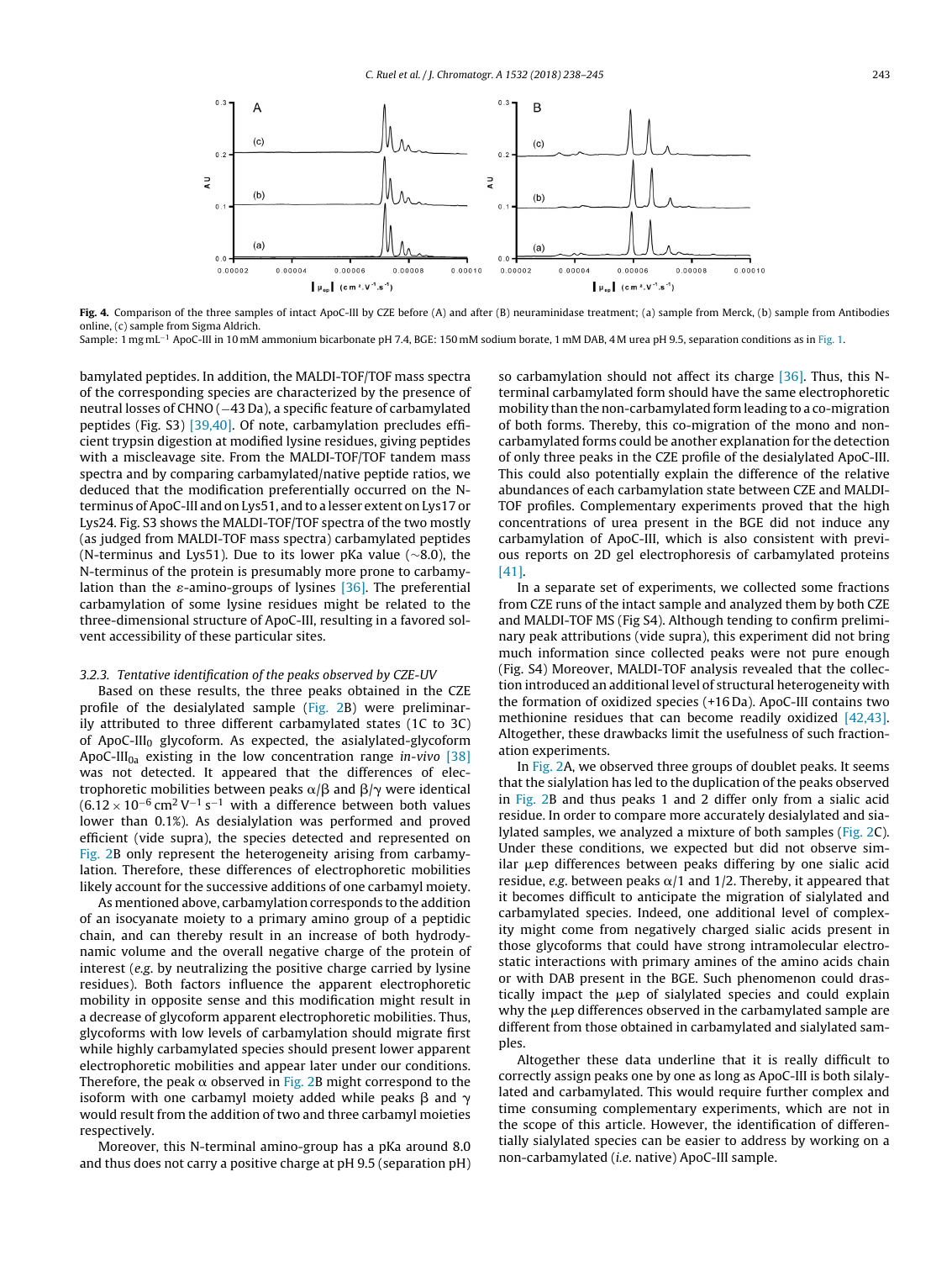## <span id="page-6-0"></span>3.3. Comparison of ApoC-III batches from different suppliers

The optimized CZE method was then used to analyze different batches of human plasma-derived ApoC-III obtained from three different providers to see if the presence of carbamylated is a widespread phenomenon. All batches were analyzed both by MALDI-TOF MS (Fig S5) and CZE ([Fig.](#page-5-0) 4A) to assess their proteoform profile, their purity being the same according to the suppliers (95%). It appeared that all commercial ApoC-III samples contained both carbamylated and sialylated forms of ApoC-III to a very similar extent. Indeed, based on both MALDI-TOF MS and CZE profiles, all three samples were qualitatively and quantitatively homogenous, which suggests that a similar ApoC-III purification protocol was used by the different suppliers. Complementary analyses of samples obtained after desialylation further confirm this observation [\(Fig.](#page-5-0) 4B). It should be noted that Trenchevska et al. [\[26\]](#page-7-0) used a commercial ApoC-III sample coming from RayBiotech and did not encounter such modified glycoforms. The CZE method developed here allowed therefore to separate isoforms depending on their carbamylation degree. To the best of our knowledge, this work is the first one reporting an artefactual carbamylation of commercial samples of ApoC-III. Some in-vitro carbamylated proteins, such as green fluorescent protein [\[44\]](#page-7-0) or human serum-albumin (HSA) [\[45\],](#page-7-0) have already been monitored by capillary IEF or CZE respectively. HSA carbamylation has been demonstrated responsible for the shift in the albumin peak symmetry which could be used to assess their carbamylation degree. However, quantification of carbamylated products could not be performed due to a too low resolution [\[45\].](#page-7-0)

## **4. Conclusion**

In this work, we developed for the first time a fast and accurate CZE method for the separation of intact ApoC-III isoforms. The resolution of the separation was very satisfactory thanks to the use of an alkaline sodium borate buffer combined with the synergic effect of urea and DAB. CZE separation of sialylated ApoC-III glycoforms and their related carbamylated species proved successful even if the presence of modified commercially available ApoC-III standard drastically hamper the development of a quantitative CZE method. An optimization of the preconditioning and rinsing steps contributed to make the method robust. MALDI-TOF MS experiments combined with CZE of intact and neuraminidase-treated samples enabled to demonstrate for the first time the carbamylation of ApoC-III. The present method can also be used as a quality control tool for evaluating batch-to-batch consistency of plasmaderived as well as recombinantly expressed ApoC-III.

#### **Acknowledgments**

We thank the Ecole doctorale "Molécules, Matériaux, Instrumentation et Biosystèmes" which provided the financial support of Coralie Ruel as a fellowship. This work was also supported by the MetaboHUB infrastructure (ANR-11-INBS-0010 grant) and by the LabEx NanoSaclay and the University Paris Sud.

# **Appendix A. Supplementary data**

Supplementary material related to this article can be found, in the online version, at doi[:https://doi.org/10.1016/j.chroma.2017.](https://doi.org/10.1016/j.chroma.2017.12.002) [12.002](https://doi.org/10.1016/j.chroma.2017.12.002)

# **References**

[1] A. Varki, R. Cummings, J. Esko, H. Freeze, G. Hart, J. Marth, Historical Background and Overview, Cold Spring Harbor Laboratory Press, 1999 (Accessed 11 July 2017) <https://www.ncbi.nlm.nih.gov/books/NBK20744/>.

- [2] H.H. Freeze, J.X. Chong, M.J. Bamshad, B.G. Ng, Solving glycosylation disorders: fundamental approaches reveal complicated pathways, Am. J. Hum. Genet. 94 (2014) 161–175, [http://dx.doi.org/10.1016/j.ajhg.2013.10.024.](dx.doi.org/10.1016/j.ajhg.2013.10.024)
- [3] J. Jaeken, Congenital disorders of glycosylation, Chapter 179, in: M.L, H.B.S. Olivier Dulac (Eds.), Handb. Clin. Neurol., Elsevier, 2013, pp. 1737–1743, [http://dx.doi.org/10.1016/B978-0-444-59565-2.00044-7](dx.doi.org/10.1016/B978-0-444-59565-2.00044-7).
- [4] S. Wopereis, S. Grünewald, É. Morava, J.M. Penzien, P. Briones, M.T. Garcıía-Silva, P.N.M. Demacker, K.M.L.C. Huijben, R.A. Wevers, Apolipoprotein C-III isofocusing in the diagnosis of genetic defects in O-glycan biosynthesis, Clin. Chem. 49 (2003) 1839–1845, [http://dx.doi.org/10.1373/clinchem.2003.](dx.doi.org/10.1373/clinchem.2003.022541) [022541.](dx.doi.org/10.1373/clinchem.2003.022541)
- [5] S. Wopereis, S. Grünewald, K.M.L.C. Huijben, É. Morava, R. Mollicone, B.G.M. van Engelen, D.J. Lefeber, R.A. Wevers, Transferrin and apolipoprotein C-III isofocusing are complementary in the diagnosis of N- and O-glycan biosynthesis defects, Clin. Chem. 53 (2007) 180–187, [http://dx.doi.org/10.](dx.doi.org/10.1373/clinchem.2006.073940) [1373/clinchem.2006.073940.](dx.doi.org/10.1373/clinchem.2006.073940)
- [6] X. Wu, R.A. Steet, O. Bohorov, J. Bakker, J. Newell, M. Krieger, L. Spaapen, S. Kornfeld, H.H. Freeze, Mutation of the COG complex subunit gene COG7 causes a lethal congenital disorder, Nat. Med. 10 (2004) 518–523, [http://dx.](dx.doi.org/10.1038/nm1041) [doi.org/10.1038/nm1041.](dx.doi.org/10.1038/nm1041)
- [7] F. Foulquier, COG defects, birth and rise!, Biochim. Biophys. Acta BBA Mol. Basis Dis. 1792 (2009) 896–902, [http://dx.doi.org/10.1016/j.bbadis.2008.10.](dx.doi.org/10.1016/j.bbadis.2008.10.020) [020.](dx.doi.org/10.1016/j.bbadis.2008.10.020)
- [8] L.J.M. Spaapen, J.A. Bakker, S.B. van der Meer, H.J. Sijstermans, R.A. Steet, R.A. Wevers, J. Jaeken, Clinical and biochemical presentation of siblings with COG-7 deficiency, a lethal multiple O- and N-glycosylation disorder, J. Inherit. Metab. Dis. 28 (2005) 707, [http://dx.doi.org/10.1007/s10545-005-0015-z](dx.doi.org/10.1007/s10545-005-0015-z).
- [9] M.C. Jong, M.H. Hofker, L.M. Havekes, Role of ApoCs in lipoprotein metabolism, Arterioscler. Thromb. Vasc. Biol. 19 (1999) 472–484, [http://dx.](dx.doi.org/10.1161/01.ATV.19.3.472) [doi.org/10.1161/01.ATV.19.3.472](dx.doi.org/10.1161/01.ATV.19.3.472).
- [10] [C.](http://refhub.elsevier.com/S0021-9673(17)31762-4/sbref0050) [Petibois,](http://refhub.elsevier.com/S0021-9673(17)31762-4/sbref0050) [G.](http://refhub.elsevier.com/S0021-9673(17)31762-4/sbref0050) [Cazorla,](http://refhub.elsevier.com/S0021-9673(17)31762-4/sbref0050) [A.](http://refhub.elsevier.com/S0021-9673(17)31762-4/sbref0050) [Cassaigne,](http://refhub.elsevier.com/S0021-9673(17)31762-4/sbref0050) [G.](http://refhub.elsevier.com/S0021-9673(17)31762-4/sbref0050) [Déléris,](http://refhub.elsevier.com/S0021-9673(17)31762-4/sbref0050) [Plasma](http://refhub.elsevier.com/S0021-9673(17)31762-4/sbref0050) [protein](http://refhub.elsevier.com/S0021-9673(17)31762-4/sbref0050) [contents](http://refhub.elsevier.com/S0021-9673(17)31762-4/sbref0050) [determined](http://refhub.elsevier.com/S0021-9673(17)31762-4/sbref0050) [by](http://refhub.elsevier.com/S0021-9673(17)31762-4/sbref0050) [fourier-transform](http://refhub.elsevier.com/S0021-9673(17)31762-4/sbref0050) [infrared](http://refhub.elsevier.com/S0021-9673(17)31762-4/sbref0050) [spectrometry,](http://refhub.elsevier.com/S0021-9673(17)31762-4/sbref0050) [Clin.](http://refhub.elsevier.com/S0021-9673(17)31762-4/sbref0050) [Chem.](http://refhub.elsevier.com/S0021-9673(17)31762-4/sbref0050) [47](http://refhub.elsevier.com/S0021-9673(17)31762-4/sbref0050) [\(2001\)](http://refhub.elsevier.com/S0021-9673(17)31762-4/sbref0050) [730–738.](http://refhub.elsevier.com/S0021-9673(17)31762-4/sbref0050)
- [11] I. Sakurabayashi, Y. Saito, T. Kita, Y. Matsuzawa, Y. Goto, Reference intervals for serum apolipoproteins A-I, A-II, B, C-II, C-III, and E in healthy Japanese determined with a commercial immunoturbidimetric assay and effects of sex, age, smoking, drinking, and Lp(a) level, Clin. Chim. Acta 312 (2001) 87–95, [http://dx.doi.org/10.1016/S0009-8981\(01\)00591-5](dx.doi.org/10.1016/S0009-8981(01)00591-5).
- [12] J.J. Albers, A.M. Scanu, Isoelectric fractionation and characterization of polypeptides from human serum very low density lipoproteins, Biochim. Biophys. Acta BBA – Protein Struct. 236 (1971) 29–37, [http://dx.doi.org/10.](dx.doi.org/10.1016/0005-2795(71)90145-0) [1016/0005-2795\(71\)90145-0.](dx.doi.org/10.1016/0005-2795(71)90145-0)
- [13] [R.S.](http://refhub.elsevier.com/S0021-9673(17)31762-4/sbref0065) [Shulman,](http://refhub.elsevier.com/S0021-9673(17)31762-4/sbref0065) [P.N.](http://refhub.elsevier.com/S0021-9673(17)31762-4/sbref0065) [Herbert,](http://refhub.elsevier.com/S0021-9673(17)31762-4/sbref0065) [D.S.](http://refhub.elsevier.com/S0021-9673(17)31762-4/sbref0065) [Fredrickson,](http://refhub.elsevier.com/S0021-9673(17)31762-4/sbref0065) [K.](http://refhub.elsevier.com/S0021-9673(17)31762-4/sbref0065) [Wehrly,](http://refhub.elsevier.com/S0021-9673(17)31762-4/sbref0065) [H.B.](http://refhub.elsevier.com/S0021-9673(17)31762-4/sbref0065) [Brewer,](http://refhub.elsevier.com/S0021-9673(17)31762-4/sbref0065) [Isolation](http://refhub.elsevier.com/S0021-9673(17)31762-4/sbref0065) [and](http://refhub.elsevier.com/S0021-9673(17)31762-4/sbref0065) [alignment](http://refhub.elsevier.com/S0021-9673(17)31762-4/sbref0065) [of](http://refhub.elsevier.com/S0021-9673(17)31762-4/sbref0065) [the](http://refhub.elsevier.com/S0021-9673(17)31762-4/sbref0065) [tryptic](http://refhub.elsevier.com/S0021-9673(17)31762-4/sbref0065) [peptides](http://refhub.elsevier.com/S0021-9673(17)31762-4/sbref0065) [of](http://refhub.elsevier.com/S0021-9673(17)31762-4/sbref0065) [alanine](http://refhub.elsevier.com/S0021-9673(17)31762-4/sbref0065) [apolipoprotein,](http://refhub.elsevier.com/S0021-9673(17)31762-4/sbref0065) [an](http://refhub.elsevier.com/S0021-9673(17)31762-4/sbref0065) [apolipoprotein](http://refhub.elsevier.com/S0021-9673(17)31762-4/sbref0065) [from](http://refhub.elsevier.com/S0021-9673(17)31762-4/sbref0065) [human](http://refhub.elsevier.com/S0021-9673(17)31762-4/sbref0065) [plasma](http://refhub.elsevier.com/S0021-9673(17)31762-4/sbref0065) [very](http://refhub.elsevier.com/S0021-9673(17)31762-4/sbref0065) [low](http://refhub.elsevier.com/S0021-9673(17)31762-4/sbref0065) [density](http://refhub.elsevier.com/S0021-9673(17)31762-4/sbref0065) [lipoproteins,](http://refhub.elsevier.com/S0021-9673(17)31762-4/sbref0065) [J.](http://refhub.elsevier.com/S0021-9673(17)31762-4/sbref0065) [Biol.](http://refhub.elsevier.com/S0021-9673(17)31762-4/sbref0065) [Chem.](http://refhub.elsevier.com/S0021-9673(17)31762-4/sbref0065) [249](http://refhub.elsevier.com/S0021-9673(17)31762-4/sbref0065) [\(1974\)](http://refhub.elsevier.com/S0021-9673(17)31762-4/sbref0065) [4969–4974.](http://refhub.elsevier.com/S0021-9673(17)31762-4/sbref0065)
- [14] A.V. Hospattankar, H. Bryan Brewer, R. Ronan, T. Fairwell, Amino acid sequence of human plasma apolipoprotein C-III from normalipidemic subjects, FEBS Lett. 197 (1986) 67–73, [http://dx.doi.org/10.1016/0014-](dx.doi.org/10.1016/0014-5793(86)80300-3) [5793\(86\)80300-3](dx.doi.org/10.1016/0014-5793(86)80300-3).
- [15] C.I.A. Balog, O.A. Mayboroda, M. Wuhrer, C.H. Hokke, A.M. Deelder, P.J. Hensbergen, Mass spectrometric identification of aberrantly glycosylated human apolipoprotein C-III peptides in urine from schistosoma mansoni-Infected individuals, Mol. Cell. Proteom. MCP 9 (2010) 667–681, [http://dx.doi.org/10.1074/mcp.M900537-MCP200](dx.doi.org/10.1074/mcp.M900537-MCP200).
- [16] S. Nicolardi, Y.E.M. van der Burgt, M. Wuhrer, A.M. Deelder, Mapping O-glycosylation of apolipoprotein C-III in MALDI-FT-ICR protein profiles, Proteomics 13 (2013) 992–1001, [http://dx.doi.org/10.1002/pmic.201200293](dx.doi.org/10.1002/pmic.201200293).
- [17] N. Ondrušková, T. Honzík, J. Kytnarová, M. Matoulek, J. Zeman, H. Hansíková, Isoelectric focusing of serum apolipoprotein C-III as a sensitive screening method for the detection of O-glycosylation disturbances, Prague Med. Rep. 116 (2015) 73–86, [http://dx.doi.org/10.14712/23362936.2015.48](dx.doi.org/10.14712/23362936.2015.48).
- [18] R. Haase, I. Menke-Möllers, K. Oette, Analysis of human apolipoproteins C by isoelectric focusing in immobilized pH gradients, Electrophoresis 9 (1988) 569–575, [http://dx.doi.org/10.1002/elps.1150090917.](dx.doi.org/10.1002/elps.1150090917)
- [19] A. Bruneel, W. Morelle, Y. Carre, F. Habarou, D. Dupont, A. Hesbert, G. Durand, J.C. Michalski, V. Drouin-Garraud, N. Seta, Two dimensional gel electrophoresis of apolipoprotein C-III and MALDI-TOF MS are complementary techniques for the study of combined defects in N- and mucin type O-glycan biosynthesis, Proteom. – Clin. Appl. 2 (2008) 1670–1674, [http://dx.doi.org/10.1002/prca.200800089](dx.doi.org/10.1002/prca.200800089).
- [20] [D.L.](http://refhub.elsevier.com/S0021-9673(17)31762-4/sbref0100) [Sprecher,](http://refhub.elsevier.com/S0021-9673(17)31762-4/sbref0100) [L.](http://refhub.elsevier.com/S0021-9673(17)31762-4/sbref0100) [Taam,](http://refhub.elsevier.com/S0021-9673(17)31762-4/sbref0100) [H.B.](http://refhub.elsevier.com/S0021-9673(17)31762-4/sbref0100) [Brewer,](http://refhub.elsevier.com/S0021-9673(17)31762-4/sbref0100) [Two-dimensional](http://refhub.elsevier.com/S0021-9673(17)31762-4/sbref0100) [electrophoresis](http://refhub.elsevier.com/S0021-9673(17)31762-4/sbref0100) [of](http://refhub.elsevier.com/S0021-9673(17)31762-4/sbref0100) [human](http://refhub.elsevier.com/S0021-9673(17)31762-4/sbref0100) [plasma](http://refhub.elsevier.com/S0021-9673(17)31762-4/sbref0100) [apolipoproteins,](http://refhub.elsevier.com/S0021-9673(17)31762-4/sbref0100) [Clin.](http://refhub.elsevier.com/S0021-9673(17)31762-4/sbref0100) [Chem.](http://refhub.elsevier.com/S0021-9673(17)31762-4/sbref0100) [30](http://refhub.elsevier.com/S0021-9673(17)31762-4/sbref0100) [\(1984\)](http://refhub.elsevier.com/S0021-9673(17)31762-4/sbref0100) [2084–2092.](http://refhub.elsevier.com/S0021-9673(17)31762-4/sbref0100)
- [21] S. Yen-Nicolaÿ, C. Boursier, M. Rio, D.J. Lefeber, A. Pilon, N. Seta, A. Bruneel, MALDI-TOF MS applied to apoC-III glycoforms of patients with congenital disorders affecting O-glycosylation. Comparison with two-dimensional electrophoresis, Proteom. – Clin. Appl. 9 (2015) 787–793, [http://dx.doi.org/10.](dx.doi.org/10.1002/prca.201400187) [1002/prca.201400187.](dx.doi.org/10.1002/prca.201400187)
- [22] A. Choukaife, S. Visvikis, J. Steinmetz, M.M. Galteau, O. Kabbaj, G. Férard, P. Métais, G. Siest, Two-dimensional electrophoresis of plasma proteins and high density lipoproteins during inflammation, Electrophoresis 10 (1989) 781–784, [http://dx.doi.org/10.1002/elps.1150101110.](dx.doi.org/10.1002/elps.1150101110)
- [23] A. Bruneel, T. Robert, D.J. Lefeber, G. Benard, E. Loncle, A. Djedour, G. Durand, N. Seta, Two-dimensional gel electrophoresis of apolipoprotein C-III and other serum glycoproteins for the combined screening of human congenital